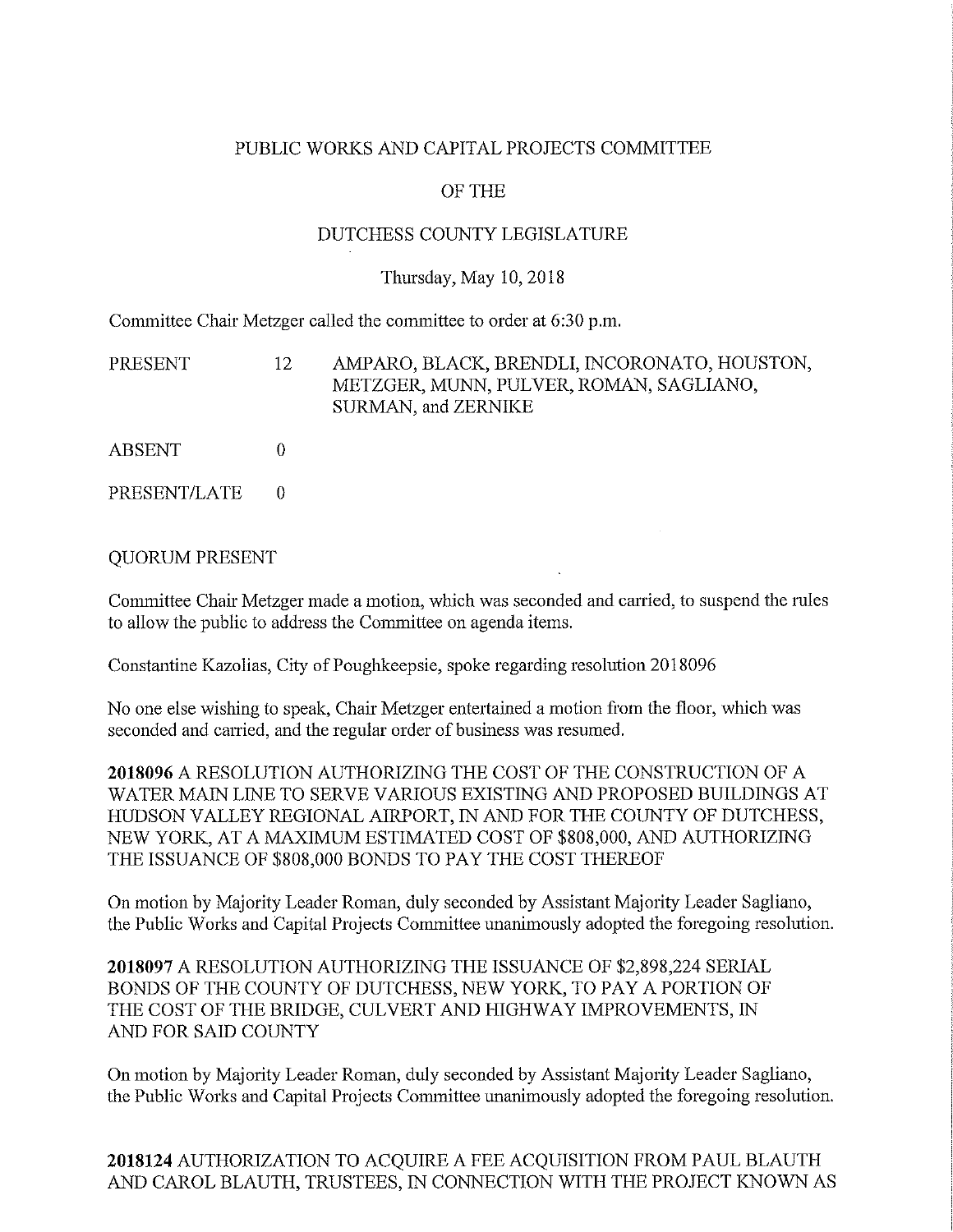THE REHABILITATION OF OLD HOPEWELL ROAD (CR 28) ROUTE 9 TO ALL ANGELS HILL ROAD (CR 94) IN THE TOWN OF WAPPINGER (PIN 8758.71)

On motion by Majority Leader Roman, duly seconded by Assistant Majority Leader Sagliano, the Public Works and Capital Projects Committee unanimously adopted the foregoing resolution.

**2018128** A RESOLUTION AUTHORIZING THE ISSUANCE OF AN AGGREGATE \$1,205,940 SERIAL BONDS OF THE COUNTY OF DUTCHESS, NEW YORK, TO PAY THE COST OF THE PURCHASE OF VARIOUS MOTOR VEHICLES FOR VARIOUS DEPARTMENTS IN AND FOR SAID COUNTY

The foregoing resolution was offered for discussion only. Discussion proceeded as follows:

Legislator Surman spoke regarding the toxicity of batteries and charging ports for electric vehicles.

Legislator Miccio called point of order because the resolution pertained to approving bond money.

Chair Metzger requested Legislator Surman to conclude his remarks.

Legislator Tyner spoke regarding the cost affectedness of hybrid vehicles.

Majority Leader Miccio called point of order because the resolution pertained to bond money not hybrid vehicles.

Chairman Metzger ruled Legislator Tyner out of order.

Legislator Tyner requested a list of all hybrid and flex fuel vehicles in the county fleet. List is attached.

**2018129** A RESOLUTION AUTHORIZING THE ISSUANCE OF \$1,391,982 SERIAL BONDS OF THE COUNTY OF DUTCHESS, NEW YORK, TO PAY A PORTION OF THE COST OF THE PURCHASE OF EQUIPMENT, FOR SAID COUNTY (FOR DISCUSSION ONLY)

The foregoing resolution was offered for discussion only.

There being no further business, the meeting was adjourned.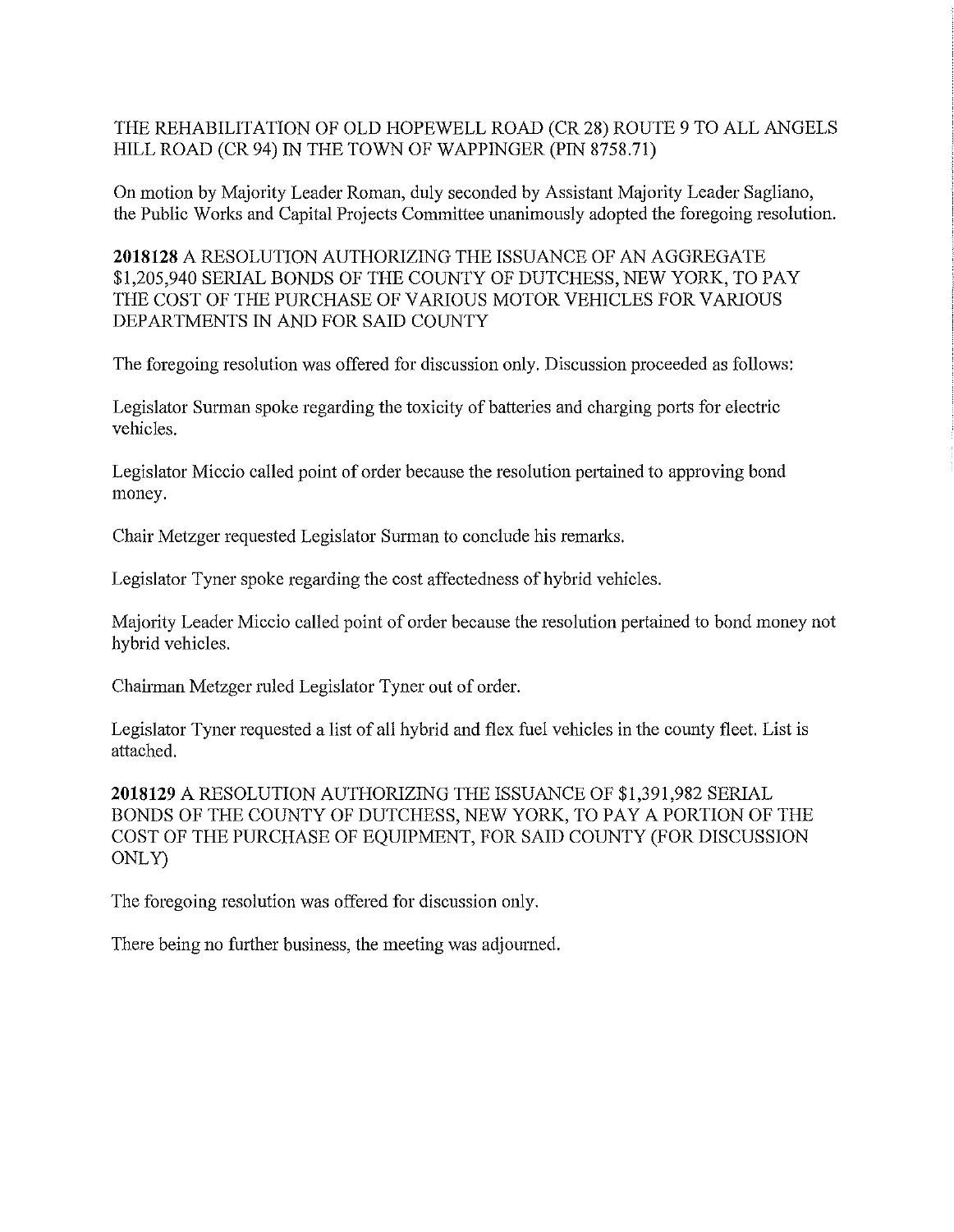| EQUIP# | <b>YEAR</b> | <b>DESCRIPTION</b>                 | <b>DEPT</b>             |                | PLATE # VIN #/SERIAL # | <b>FUEL TYPE</b> |
|--------|-------------|------------------------------------|-------------------------|----------------|------------------------|------------------|
| 6143   | 2017        | <b>NISSAN LEAF S</b>               | <b>Central Services</b> | AZ8128         | 1N4BZ0CP9HC311045      | Electric         |
| 6142   | 2017        | NISSAN LEAF S                      | DPW-AUTO CENTER         | AZ8127         | 1N4BZ0CPSCH309163      | Electric         |
| 6144   | 2017        | NISSAN LEAF S                      | DPW-AUTO CENTER         | AZ8598         | 1N4BZ0CP0HC310026      | Electric         |
| 6141   | 2017        | <b>NISSAN LEAF S</b>               | ER                      | AZ8130         | 1N4BZ0CP8HC310095      | Electric         |
| 5647   | 2010        | DODGE CARAVAN                      | <b>Central Services</b> | AE4807         | 2D4CN1AE5AR405389      | Flex             |
| 5648   | 2010        | DODGE GRAND CARAVAN                | <b>Central Services</b> | AE4808         | 2D4RN4DE7AR487567      | Flex             |
| 5970   | 2014        | DODGE GRAND CARAVAN                | <b>Central Services</b> | AE4851         | 2C4RDGBG5ER246294      | Flex             |
| 6117   | 2017        | DODGE GRAND CARAVAN                | CTY CLK                 | AY8410         | 2C4RDGBG3HR641840      | Flex             |
| 6171   | 2018        | CHEVY TAHOE 4WD PREMIER            | CTY EXEC                | HYN1010        | 1GNSKCKC7JR248746      | Flex             |
| 5649   | 2011        | CHEVY IMPALA                       | DA.                     | FGD1531        | 2G1WF5EK5B1183170      | Flex             |
| 5111   | 2006        | CHEVY IMPALA (SILVER)              | <b>DCFS</b>             | AE4920         | 2G1WB58KX69292190      | Flex             |
| 5641   | 2010        | <b>FORD FUSION</b>                 | <b>DCFS</b>             | AE4818         | 3FAHP0HG6AR430123      | Flex             |
| 5642   | 2010        | <b>FORD FUSION</b>                 | <b>DCFS</b>             | AE4819         | 3FAHP0HG8AR430124      | Flex             |
| 5650   | 2011        | <b>CHEVY HHR</b>                   | <b>DCFS</b>             | AE4787         | 3GNBAAFW9BS571643      | Flex             |
| 5657   | 2012        | <b>FORD FUSION</b>                 | <b>DCFS</b>             | AE4841         | 3FAHPOHG3CR305325      | Flex             |
| 5658   | 2012        | <b>FORD FUSION</b>                 | <b>DCFS</b>             | AE4840         | 3FAHPOHG5CR305326      | Flex             |
| 5659   | 2012        | <b>FORD FUSION</b>                 | <b>DCFS</b>             | AE4839         | 3FAHPOHG3CR305327      | Flex             |
| 5660   | 2012        | <b>FORD FUSION</b>                 | <b>DCFS</b>             | AE4838         | 3FAHPOHG9CR305328      | Flex             |
| 5661   | 2012        | <b>FORD FUSION</b>                 | DCFS                    | AE4837         | 3FAHPOHGOCR305329      | Flex             |
| 5662   | 2012        | FORD FUSION                        | DCFS                    | AE4836         | 3FAHPOHG7CR305330      | Flex             |
| 5969   | 2014        | DODGE GRAND CARAVAN                | <b>DCFS</b>             | AE4850         | 2C4RDGBG7ER246295      | Flex             |
| 6119   | 2017        | DODGE GRAND CARAVAN                | <b>DCFS</b>             | AY8408         | 2C4RDGBG5HR641838      | Flex             |
| 5482   | 2009        | CHEVY TAHOE (SERVICE TRUCK)        | DPW-AUTO CENTER         | AV4639         | 1GNFK03089R279701      | Flex             |
| 5534   | 2010        | <b>FORD EXPEDITION (SPARE K-9)</b> | DPW-AUTO CENTER         | DC-34          | 1FMJU1G534EB66223      | Flex             |
| 5113   | 2006        | CHEVY IMPALA (BLUE)                | DPW-AUTO CENTER         | <b>DMP5024</b> | 261WB58K869294617      | Flex             |
| 5601   | 2009        | FORD E250 CARGO VAN (BOE Van)      | DPW-AUTO CENTER         | AE4782         | 1FTNE24W19DA64863      | Flex             |
| 5620   | 2010        | CHEVY EXPRESS 15 PASS VAN          | DPW-BLDGS               | AE4831         | 1GA2GZDG8A1112159      | Flex             |
| 5623   | 2010        | CHEVY EXPRESS 15 PASS VAN          | DPW-BLDGS               | AE4805         | 1GA2GZDG7A1112346      | Flex             |
| 5334   | 2007        | CHEVY SILVERADO PICKUP             | DPW-PARKS               | AE4935         | 2GCEK190271703610      | Flex             |
| 5335   | 2007        | CHEVY SILVERADO PICKUP             | DPW-PARKS               | AE4936         | 2GCEK190371705933      | Flex             |
| 4958   | 2006        | CHEVY TAHOE                        | ER                      | AE4798         | 1GNEK13ZX6J120141      | Flex             |
| 5663   | 2012        | CHEVY TAHOE                        | ER                      | AX2803         | 1GNSK2E06CR253516      | Flex             |
| 6094   | 2016        | CHEVY TAHOE                        | <b>ER</b>               | <b>HLS5240</b> | 1GNSKDKC1GR357637      | Flex             |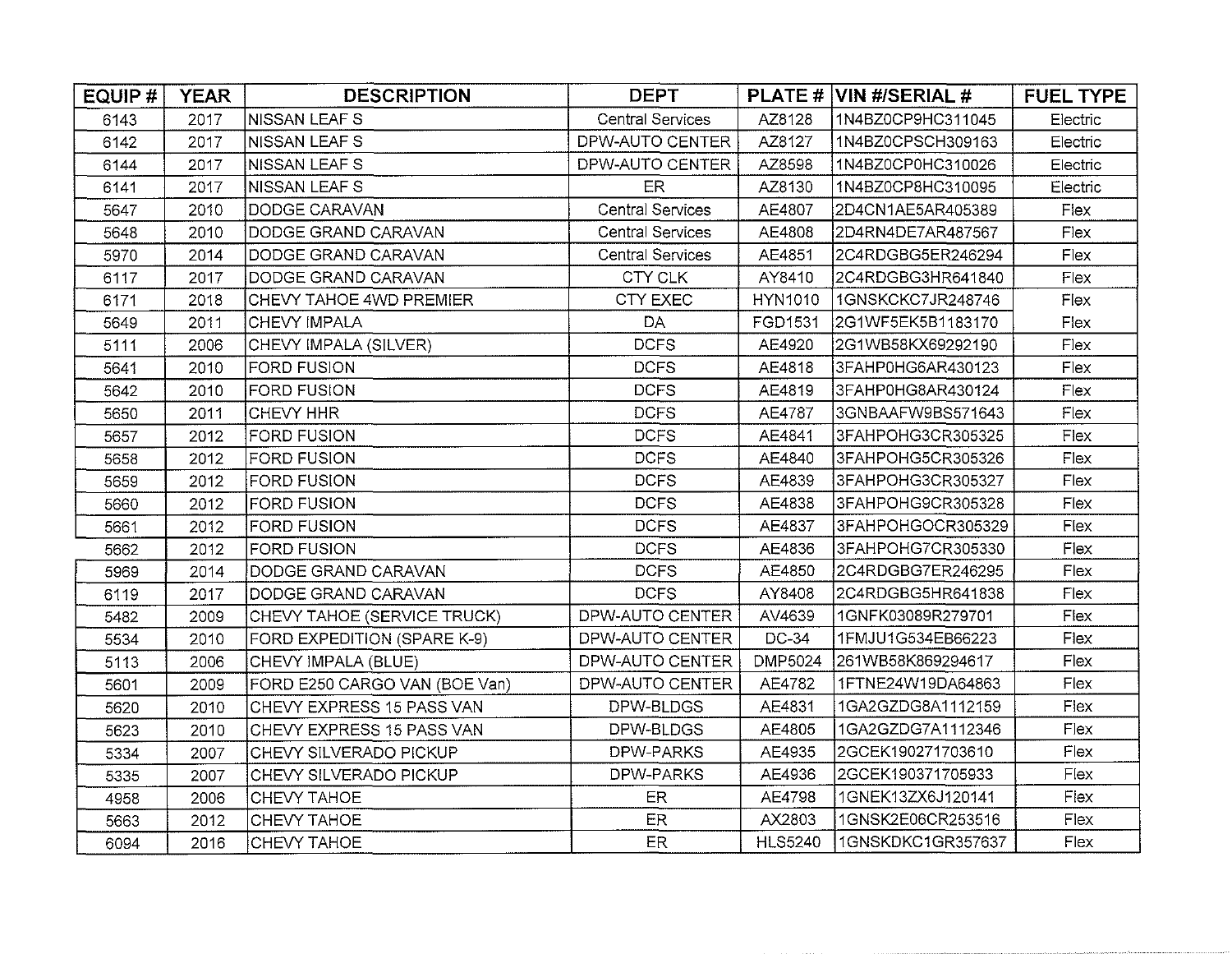| 5996 | 2014 | DODGE GRAND CARAVAN                  | <b>HEALTH</b>   | AG6932         | 2C4RDGB1ER416974   | Flex |
|------|------|--------------------------------------|-----------------|----------------|--------------------|------|
| 5622 | 2010 | <b>CHEVY EXPRESS 15 PASS VAN</b>     | MH              | AE4832         | 1GA2GZDG1A1113184  | Flex |
| 5646 | 2010 | DODGE GRAND CARAVAN                  | MH              | AE4806         | 2D4RN4DEXAR405377  | Flex |
| 6118 | 2107 | DODGE GRAND CARAVAN                  | MH              | AY8409         | 2C4RDGBG3HR641837  | Flex |
| 6123 | 2017 | DODGE GRAND CARAVAN                  | MH              | AY8714         | l2C4RDGBG7HR641839 | Flex |
| 5643 | 2010 | CHEVY EXPRESS 15 PASS VAN            | <b>OFA</b>      | AE4820         | 1GA2GZDG6A1175101  | Flex |
| 5638 | 2010 | <b>FORD ESCAPE</b>                   | DPW-AUTO CENTER | AE4816         | 1FMCU9DGXAKD33854  | Flex |
| 5502 | 2010 | CHEVY IMPALA (BLACK)                 | <b>PLANNING</b> | AX2802         | 2G1WA5EK7A1258500  | Flex |
| 5614 | 2010 | FORD CROWN VICTORIA                  | PROB            | <b>EWE7945</b> | 2FABP7BVXAX101495  | Flex |
| 5639 | 2010 | <b>FORD CROWN VICTORIA</b>           | <b>PROB</b>     | FDT1691        | 2FABP7BV0AX144386  | Flex |
| 5498 | 2013 | FORD INTERCEPTOR                     | <b>PROB</b>     | GED1223        | 1FAHP2M84DG101880  | Flex |
| 5915 | 2013 | <b>FORD INTERCEPTOR</b>              | <b>PROB</b>     | <b>HBH6356</b> | 1FAHP2MK4DG198185  | Flex |
| 6022 | 2015 | CHEVY IMPALA                         | <b>PROB</b>     | <b>GUL3397</b> | 2G1WD5E3XF1115466  | Flex |
| 6023 | 2015 | <b>CHEVY IMPALA</b>                  | <b>PROB</b>     | GUL3398        | 2G1WD5E38F1116227  | Flex |
| 5629 | 2010 | CHEVY IMPALA/ WITH PRISONER PARTITIO | PUB DEF         | GWM5873        | 2G1WA5EK0A1260671  | Flex |
| 5201 | 2007 | CHEVY TAHOE (GRAY)                   | <b>SO</b>       | GCB6096        | 1GNFK030X7R407062  | Flex |
| 5260 | 2007 | CHEVY TAHOE                          | SO              | <b>ERY8575</b> | 1GNFK03037R405301  | Flex |
| 5501 | 2010 | CHEVY IMPALA (GRAY)                  | SO              | <b>FBW8372</b> | 2G1WA5EK0A1257771  | Flex |
| 5503 | 2010 | CHEVY IMPALA (GRAY)                  | SO              | FBW8373        | 2G1WA5EK7A1258125  | Flex |
| 5504 | 2010 | CHEVY IMPALA (GRAY)                  | <b>SO</b>       | FBW8370        | 2G1WA5EK4A1258213  | Flex |
| 5533 | 2010 | <b>FORD EXPEDITION</b>               | SO              | FDT1789        | 1FMJU1G57AEB58027  | Flex |
| 5802 | 2012 | CHEVY TAHOE                          | SO              | GCB5883        | 1GNSK2E04CR305158  | Flex |
| 5803 | 2012 | CHEVY TAHOE                          | SO              | GCB5882        | 1GNSK2E08CR303333  | Flex |
| 5804 | 2012 | CHEVY TAHOE                          | SO              | GCB6095        | 1GNSK2E07CR304716  | Flex |
| 5839 | 2012 | CHEVY TAHOE                          | SO              | DC-39          | 1GNSK2E08CR281236  | Flex |
| 5900 | 2013 | <b>FORD EXPLORER</b>                 | SO              | GEC8577        | 1FM5K8B88DGB71282  | Flex |
| 5901 | 2013 | FORD EXPLORER                        | SO              | GEC8578        | 1FM5K8B8XDGB71283  | Flex |
| 5902 | 2013 | FORD EXPLORER                        | <b>SO</b>       | GEC8580        | 1FM5K8B84DGB71280  | Flex |
| 5903 | 2013 | <b>FORD EXPLORER</b>                 | SO              | GEC8579        | 1FM5K8B86DGBB7128  | Flex |
| 5904 | 2013 | CHEVY IMPALA                         | <b>SO</b>       | GEC8858        | 2G1WF5E36D1206564  | Flex |
| 5905 | 2013 | <b>FORD EXPLORER</b>                 | SO              | DC-47          | 1FM5K8ARODGB54437  | Flex |
| 5906 | 2013 | <b>FORD EXPLORER</b>                 | <b>SO</b>       | DC-46          | 1FM5K8AR2DGB54438  | Flex |
| 5907 | 2013 | FORD EXPLORER                        | SO              | DC-51          | 1FM5K8AR9DGB54436  | Flex |
| 5909 | 2013 | <b>FORD EXPLORER</b>                 | SO              | DC-53          | 1FM5K8AR5DGB54434  | Flex |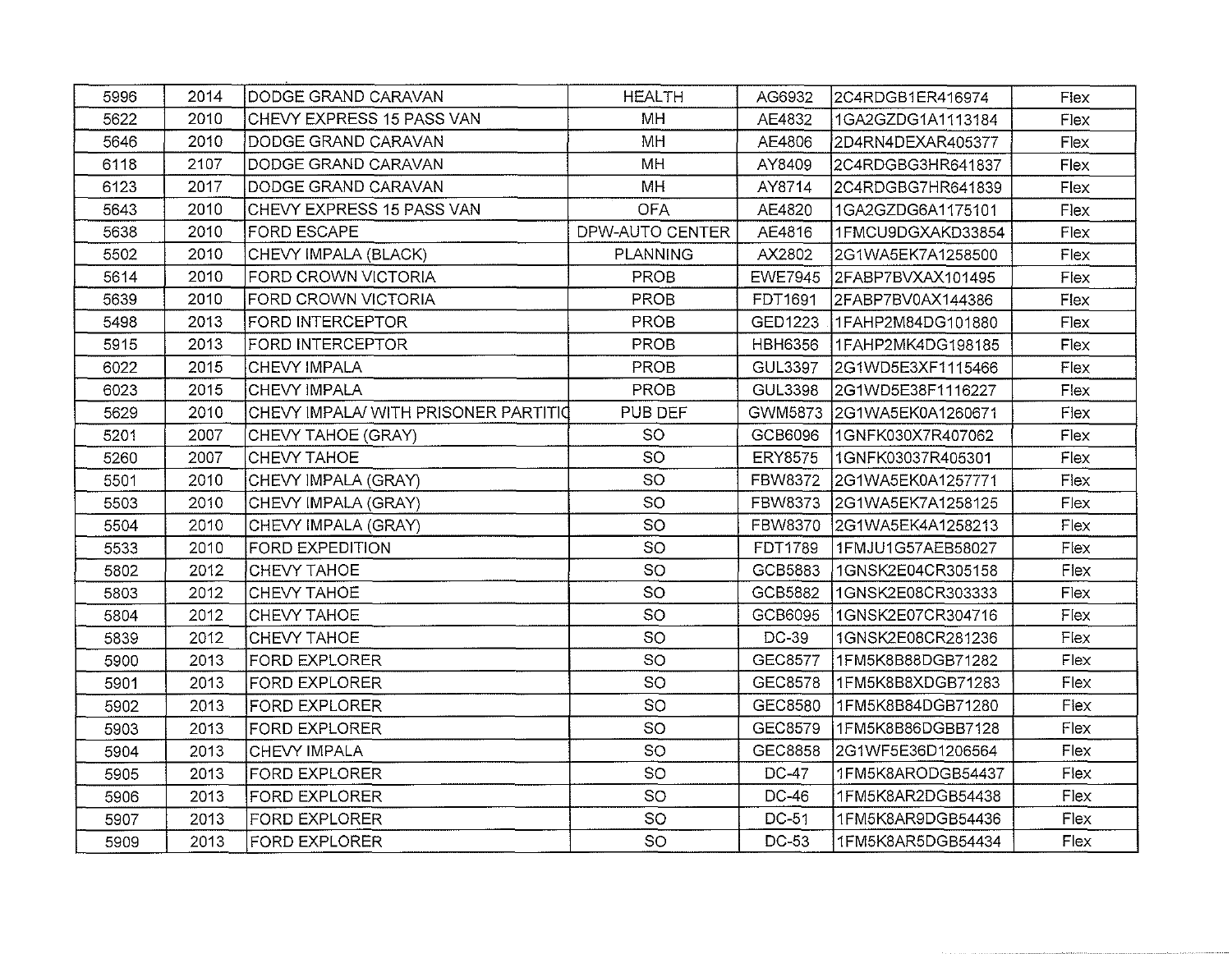| 5910 | 2013 | FORD EXPLORER           | SO             | DC-54          | 1FM5K8AR7DGB54435 | <b>Flex</b> |
|------|------|-------------------------|----------------|----------------|-------------------|-------------|
| 5912 | 2013 | <b>FORD EXPLORER</b>    | SO             | DC-58          | 1FM5K8ARXDGB54431 | Flex        |
| 5913 | 2013 | <b>FORD EXPLORER</b>    | SO             | <b>DC-48</b>   | 1FM5K8AR1DGB54432 | Flex        |
| 5914 | 2013 | FORD INTERCEPTOR        | <b>SO</b>      | DC-84          | 1FAHP2MK9DG198182 | Flex        |
| 5916 | 2013 | <b>FORD INTERCEPTOR</b> | SO             | DC-90          | 1FAHP2MK6DG198186 | Flex        |
| 5917 | 2013 | <b>FORD INTERCEPTOR</b> | SO             | DC-89          | 1FAHP2MK1DG198189 | Flex        |
| 5919 | 2013 | FORD INTERCEPTOR        | SO             | DC-16          | 1FAHP2MKXDG198191 | Flex        |
| 5921 | 2013 | FORD INTERCEPTOR        | SO             | DC-75          | 1FAHP2MK5DG198194 | Flex        |
| 5922 | 2013 | FORD INTERCEPTOR        | SO             | DC-68          | 1FAHP2MK7DG198195 | Flex        |
| 5924 | 2013 | FORD INTERCEPTOR        | SO             | DC-41          | 1FAHP2MK2DG198184 | Flex        |
| 5925 | 2013 | <b>FORD INTERCEPTOR</b> | SO             | DC-42          | 1FAHP2MK1DG198192 | Flex        |
| 5926 | 2013 | FORD INTERCEPTOR        | SO             | DC-56          | 1FAHP2MK9DG198196 | Flex        |
| 5929 | 2013 | FORD INTERCEPTOR        | SO             | DC-43          | 1FAHP2MKODG198183 | Flex        |
| 5930 | 2013 | FORD INTERCEPTOR        | <b>SO</b>      | DC-71          | 1FAHP2MKXDG198188 | Flex        |
| 5934 | 2013 | CHEVY TAHOE             | SO             | <b>DC-20</b>   | 1GNSK2EOXDR266206 | Flex        |
| 5935 | 2013 | CHEVY TAHOE             | SO             | DC-72          | 1GNSK2EO7DR268382 | Flex        |
| 5936 | 2013 | CHEVY TAHOE             | <b>SO</b>      | $DC-7$         | 1GNSK2EO7DR268656 | Flex        |
| 5937 | 2013 | CHEVY TAHOE             | <b>SO</b>      | DC-67          | 1GNSK2EO8DR268665 | Flex        |
| 5938 | 2013 | CHEVY TAHOE             | SO             | DC-69          | 1GNSK2E0XDR268473 | Flex        |
| 5941 | 2013 | CHEVY TAHOE             | <b>SO</b>      | GGE6988        | 1GNSK2EO8DR268729 | Flex        |
| 5942 | 2013 | CHEVY TAHOE             | SO             | GGE6987        | 1GNSK2E03DR268718 | Flex        |
| 5943 | 2013 | CHEVY TAHOE             | SO             | GGE6986        | 1GNSK2EO1DR263839 | Flex        |
| 5980 | 2014 | <b>CHEVROLET TAHOE</b>  | <b>SO</b>      | DC-86          | 1GNSK2E07ER180711 | <b>Flex</b> |
| 6000 | 2014 | CHEVROLET TAHOE 4WD LS  | SO             | DC-44          | 1GNSK2E03ER179748 | Flex        |
| 6025 | 2015 | CHEVY TAHOE             | <b>SO</b>      | GWM7829        | 1GNSKBKC2FR564136 | Flex        |
| 6029 | 2015 | CHEVY TAHOE             | SO             | GWM6020        | 1GNSKBKCXFR589737 | Flex        |
| 6031 | 2015 | CHEVY TAHOE             | <b>SO</b>      | <b>HYN1813</b> | 1GNSKBKC0FR562773 | Flex        |
| 6049 | 2015 | CHEVY TAHOE 4WD K-9     | <b>SO</b>      | DC-76          | 1GNSK2ECXFR602546 | Flex        |
| 6050 | 2015 | CHEVY TAHOE 4WD K-9     | SO             | DC-18          | 1GNSK2EC8FR604070 | Flex        |
| 6064 | 2015 | CHEVY TAHOE             | <b>SO</b>      | <b>HEC1955</b> | 1GNSK4EC8FR507611 | Flex        |
| 6083 | 2016 | CHEVY TAHOE 4X4         | <b>SO</b>      | <b>HYN1951</b> | 1GNSKBKC5GR311412 | Flex        |
| 6172 | 2018 | CHEVY TAHOE             | <b>SO</b>      | 1DC1           | 1GNSKCKC7JR248696 | Flex        |
| 5209 | 2007 | CHEVY TAHOE             | <b>SO JAIL</b> | DC-476         | 1GNFK03017R405538 | Flex        |
| 5407 | 2009 | CHEVY TAHOE             | <b>SO JAIL</b> | DC-477         | 1GNFK03099R276273 | Flex        |